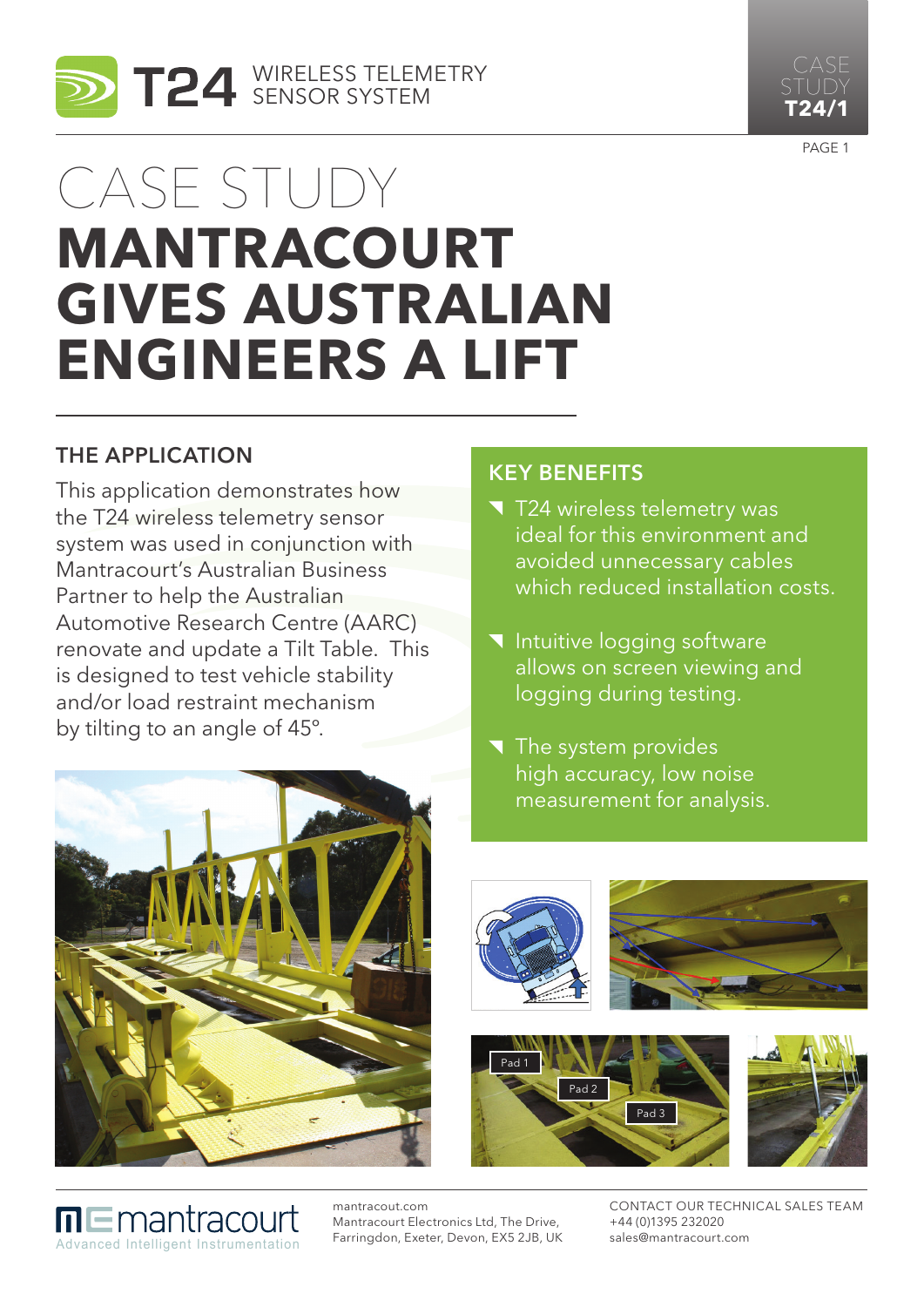



PAGE<sub>2</sub>

## The project: **Wireless Telemetry Enables Vehicle Testing**

### The Application

Applied Measurement Australia was approached by a vehicle-testing organisation the Australian Automotive Research Centre (AARC) to help renovate and update a Tilt Table that was used to test vehicle stability by tilting to an angle of 45º.

The test involves driving a vehicle on to the platform positioning the wheels on weigh pads. As the table is tilted using four hydraulic jacks and the load on the weigh pads is monitored until it approaches zero. This means the vehicle is near its tipping point and the platform angle is recorded.

Each weigh pad has 4 load cells, one in each corner, that are connected to a single summing box that accepts inputs from multiple load cells and combines their outputs into one output.

## The Challenge

The existing table was mechanically functional, but the measurement system was out-dated and the load cells needed replacing and recalibrating.

Applied Measurements Australia serviced and replaced the load cells, as necessary.

They then looked at ways of updating the measurement system and approached Mantracourt whose T24 wireless telemetry system was ideal for the application. Initially it was the ease of set up and operation that attracted Applied Measurement to the T24 but also a wireless system was more suitable for the application environment, bearing in mind that the operators have to perform tests in all weather conditions.

### **THE SOLUTION**

T24 is a wireless telemetry system for multiple data acquisition in real time. The range comprises a versatile set of products, based around proprietary acquisition devices that can be mixed and matched to provide high quality remote readings for critical applications. The low power, battery equipped, radio units allow data collection over many years without externally supplied power and so are considerably more cost-effective than hardwired systems.

The solution was to connect each weigh pad summing box to a T24-ACMi-VA voltage acquisition module. These were then mounted to the side of the tilt table. The weigh pads were then loaded with known weights and the T24-ACMi-VA's calibrated to give an output in kg.

In addition to the wireless load measurements system, Applied Measurement also integrated 6 Accustar inclinometers onto 6 aluminium bars with magnetic feet. Each inclinometer was integrated with a T24- ACMi-VA which measures the returned voltage which is proportional to the angle of the beam. Each beam was calibrated using a laboratory tilt table to + 45 degrees.

A laptop computer was then equipped with a T24- BSue (USB receiver base station) and Mantracourt's logging and mapping software (T24LOG100). The inputs from the weigh pads and 6 inclinometers were configured into an on-screen representation so that they could be viewed and logged during testing.



## $\Pi \sqsubseteq$ mantracourt Advanced Intelligent Instrumentation

mantracout.com Mantracourt Electronics Ltd, The Drive, Farringdon, Exeter, Devon, EX5 2JB, UK Contact our Technical Sales Team +44 (0)1395 232020 sales@mantracourt.com